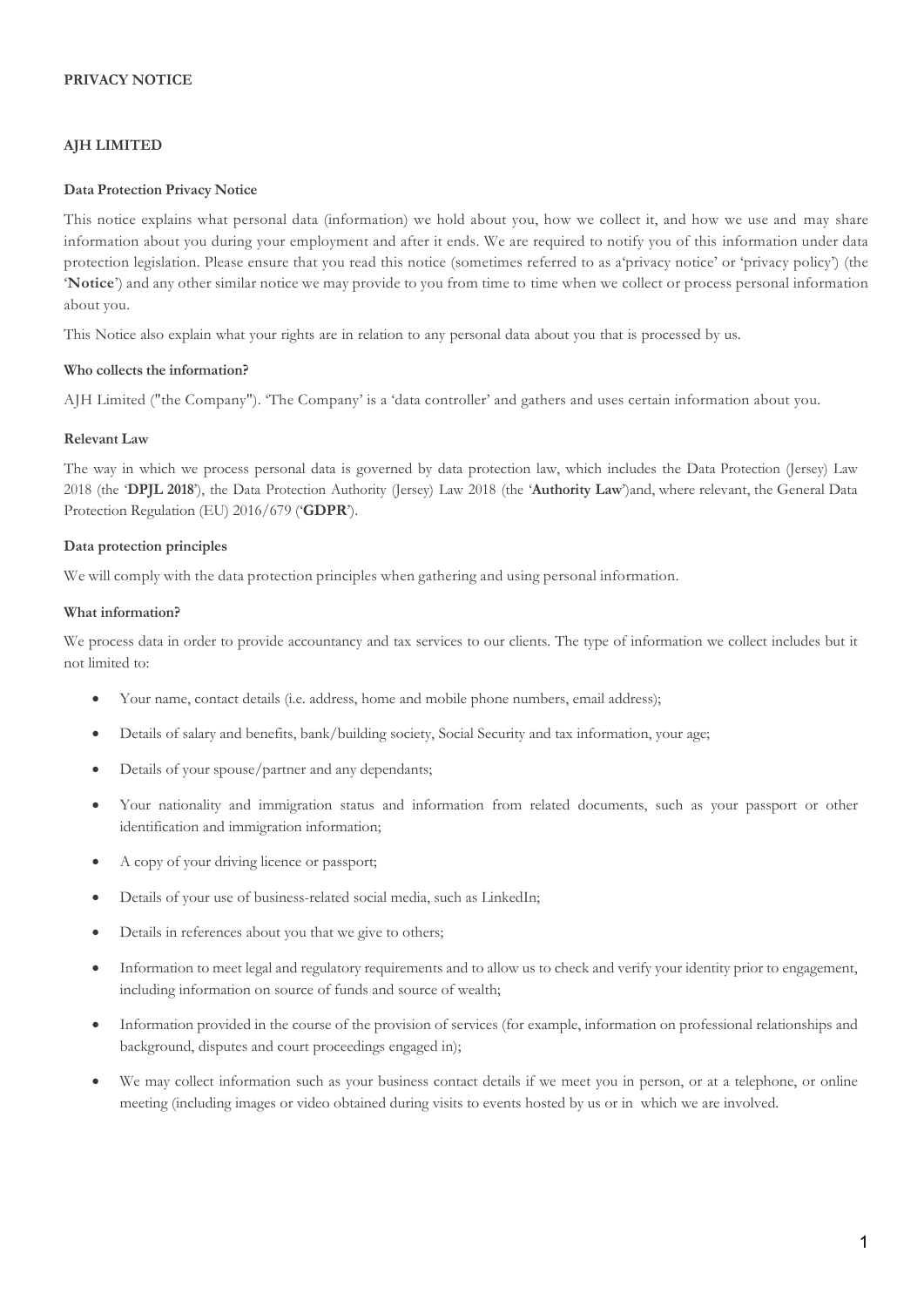## **How we collect the information?**

We will usually collect most information from you directly. However, we may also collect information from:

- Publicly accessible sources, e.g. the Jersey Financial Services Commission website, the Public Registry or social media sites such as LinkedIn;
- From your colleagues or third-party business contacts who have referred you to us, or put you in touch with us; and
- From a third party with your consent (e.g. your bank or insurance provider).

#### **Why we collect the information and how we use it?**

We will typically collect and use this information for the following purposes:

- For the performance of a contract with you, or to take steps to enter into a contract;
- For compliance with a legal obligation;
- For the purposes of our legitimate interests or those of a third party (such as a benefits provider), but only if these are not overridden by your interests, rights or freedoms.
- For reasons of substantial public interest (equality of opportunity and regulatory requirements);
- To enter into client relationships and provide the services you have asked us to provide;
- The ensure the security of our computer systems and premises; and
- To notify you about goods or services and updates about relevant industry developments and our services, which may be of interest to you

We seek to ensure that our information collection and processing is always proportionate. We will notify you of any material changes to information we collect or to the purposes for which we collect and process it.

#### **How we may share the information?**

We will never sell your information or pass it to any third party for marketing purposes or for any other purpose unconnected with my business.

We may need to share some of the above information with other parties such as:

- Any sub-contractors, agents or professional service providers;
- Potential purchasers of some or all of our business or on a re-structuring;
- Courts or tribunals:
- Third parties with whom we engage for the hosting of events or other marketing initiatives;
- Law enforcement agencies where considered necessary for us to fulfil legal obligations applicable to it; and
- Regulators or other governmental or supervisory bodies with a legal right to the material or a legitimate interest in any material.

Information may be transferred internationally to other countries around the world, including countries that do not have data protection laws equivalent to those in Jersey, for the reasons described above.

Where we enter into an engagement with a third party pursuant to which data may be processed by that third party, we will impose contractual obligations on them to ensure that they are only allowed to use your information to complete the tasks we have asked them to carry out and that they take appropriate measures to protect your personal data.

We may also disclose your personal data to third parties:

- If we are under a duty to disclose or share your personal data in order to comply with any legal obligation, or in order to enforce any agreement with you; or
- To protect our rights, property, or safety or that of our clients or any third party we interact with.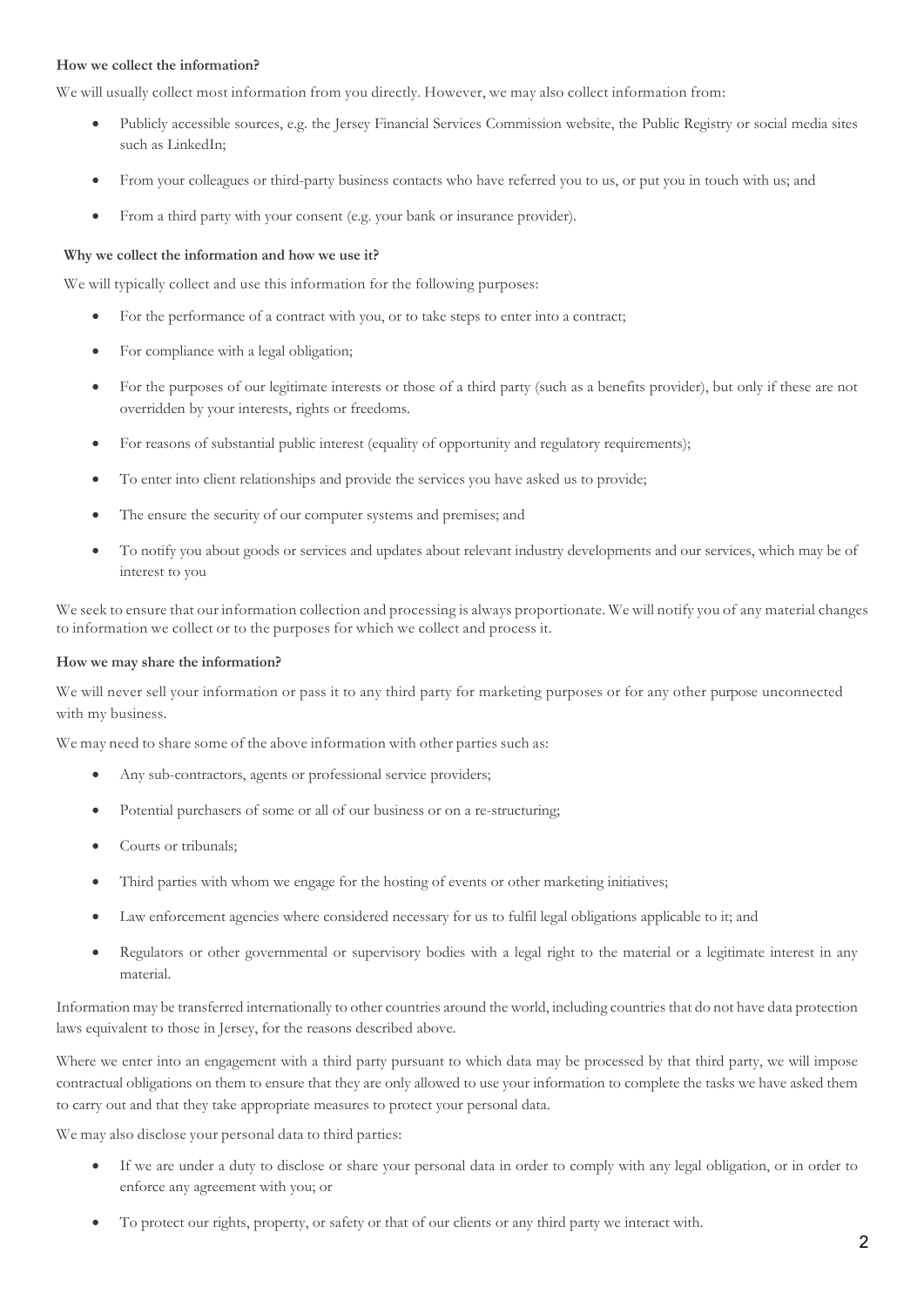Other than as set out above and save insofar as is necessary in order for us to carry out our obligations arising from any contracts entered into between us and you, we will not share your data with third parties unless we haveprocured your express consent to do so.

# **Where information may be held?**

Information may be held at our offices and those of our group companies, and third party agencies, service providers, representatives and agents as described above.

Information is stored on secure systems provided by our third party service provider withinthe EU.

# **How long we keep your information?**

We keep your information for no longer than is necessary for the purposes for which the personal information was collected. We retain your information for 10 years in order for us to provide the services we are contracted to perform.

# **Your rights**

Under data protection legislation, you have various rights in connection with any personal data about you that is processed by us as data controller. These include rights to:

- Access to your personal data and to certain other supplementary information that this notice is already designed to address;
- Require us to correct any mistakes in your information which we hold;
- Require the erasure of personal data concerning you in certain situations;
- Receive the personal data concerning you which you have provided to us in a structured, commonly used and machinereadable format and have the right to transmit those data to a third party in certain situations;
- Object at any time to processing of personal data concerning you for direct marketing;
- Object to decisions being taken by automated means which produce legal effects concerning you or similarly significantly affect you;
- Object in certain other situations to our continued processing of your personal data;
- Otherwise restrict our processing of your personal data in certain circumstances; and
- Claim compensation for damages caused by our breach of any data protection laws.

Further information on those rights can be found on the website of the Jersey Office of the InformationCommissioner: www.jerseyoic.org

If you would like to exercise any of those rights, please call, email or write to us. We are obliged to respond to your request.

## **Keeping your personal information secure**

We have appropriate security measures in place to prevent personal information from being accidentally lost, used or accessed in an unauthorised way. We limit access to your personal information to those who have a genuine business need to know it. Those processing your information will do so only in an authorised manner andare subject to a duty of confidentiality.

We also have procedures in place to deal with any suspected data security breach. We will notify you and any applicable regulator of a suspected data security breach where we are legally required to do so.

Unfortunately, the transmission of information via the internet is not completely secure. Although we will do our best to protect your personal data, we cannot guarantee the security of your data transmitted to our website; any transmission is at your own risk. Once we have received your information, we will use strict procedures and security features to try to prevent unauthorised access.

# **How to complain?**

You can also complain to the Jersey Office of the Information Commissioner (**JOIC**) if you are unhappy with how we have used your personal data. JOIC's current address is 2nd Floor, 5 Castle Street, St. Helier, Jersey, JE2 3BT.